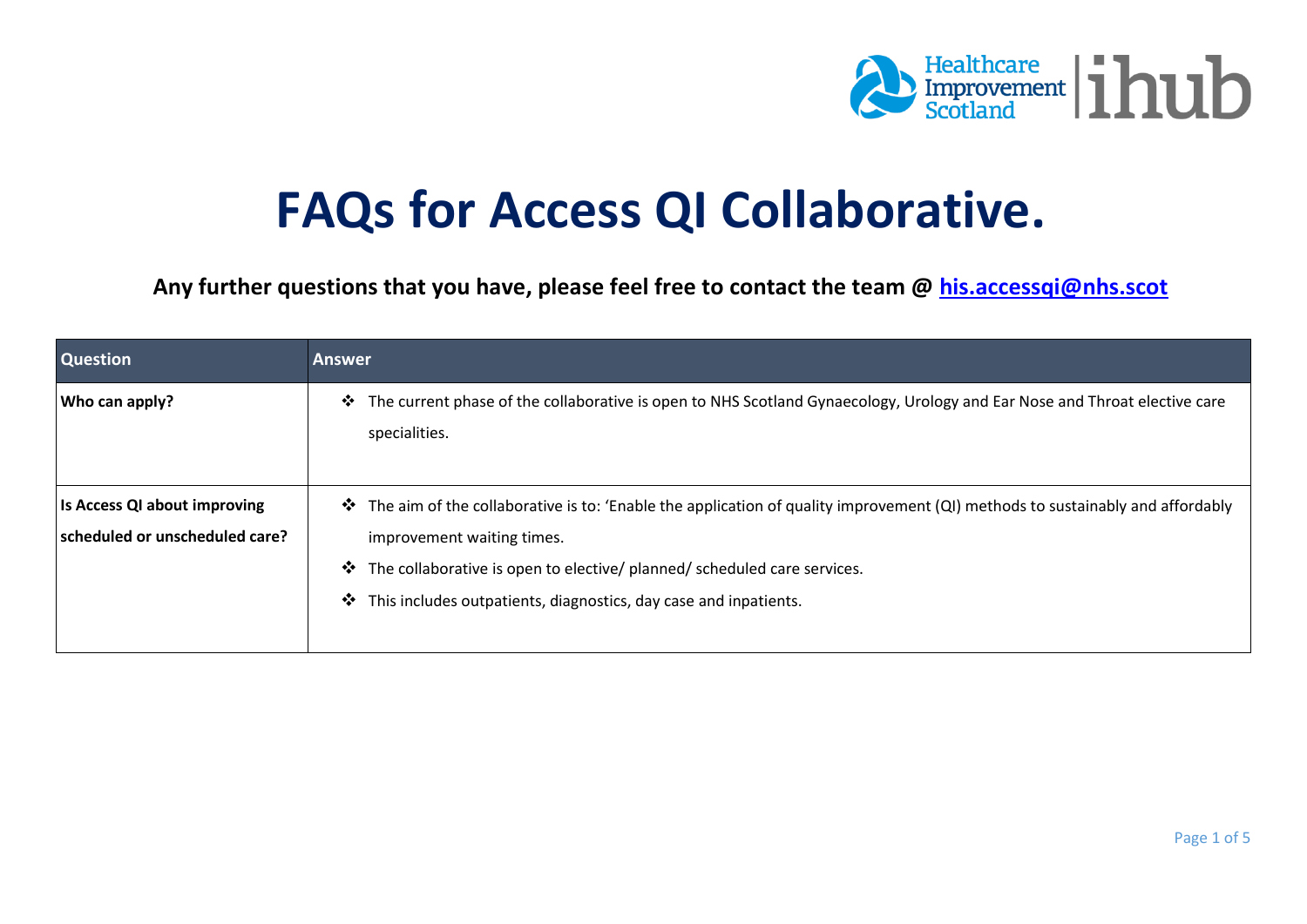

| <b>Question</b>                  | <b>Answer</b>                                                                                                           |
|----------------------------------|-------------------------------------------------------------------------------------------------------------------------|
| What roles/individuals should an | a project team lead<br>❖                                                                                                |
| Access QI team be made up of?    | an operational manager<br>$\ddot{\bullet}$                                                                              |
|                                  | up to four staff from the specialty (medical, nursing, AHP, pharmacy, admin etc.)<br>❖                                  |
|                                  | a QI coach (someone with national of local QI training), and<br>❖                                                       |
|                                  | $\ddot{\cdot}$<br>an analyst (someone who can access data on service demand, activity and waiting lists).               |
|                                  |                                                                                                                         |
| <b>Regarding the QI Work.</b>    | The learning sessions will be delivered virtually via MS Teams (half day) and face to face (full day).<br>$\frac{1}{2}$ |
| What is on offer re: learning    | Project surgeries and drop in sessions will run for approximately two hours.<br>$\mathbf{v}$                            |
| sessions and what are the time   | One-to-one coaching will be offered to teams. This is an optional extra depending on need.<br>❖                         |
| commitments and expectations?    | Ad-hoc requests for support will be considered.<br>$\ddot{\bullet}$                                                     |
|                                  |                                                                                                                         |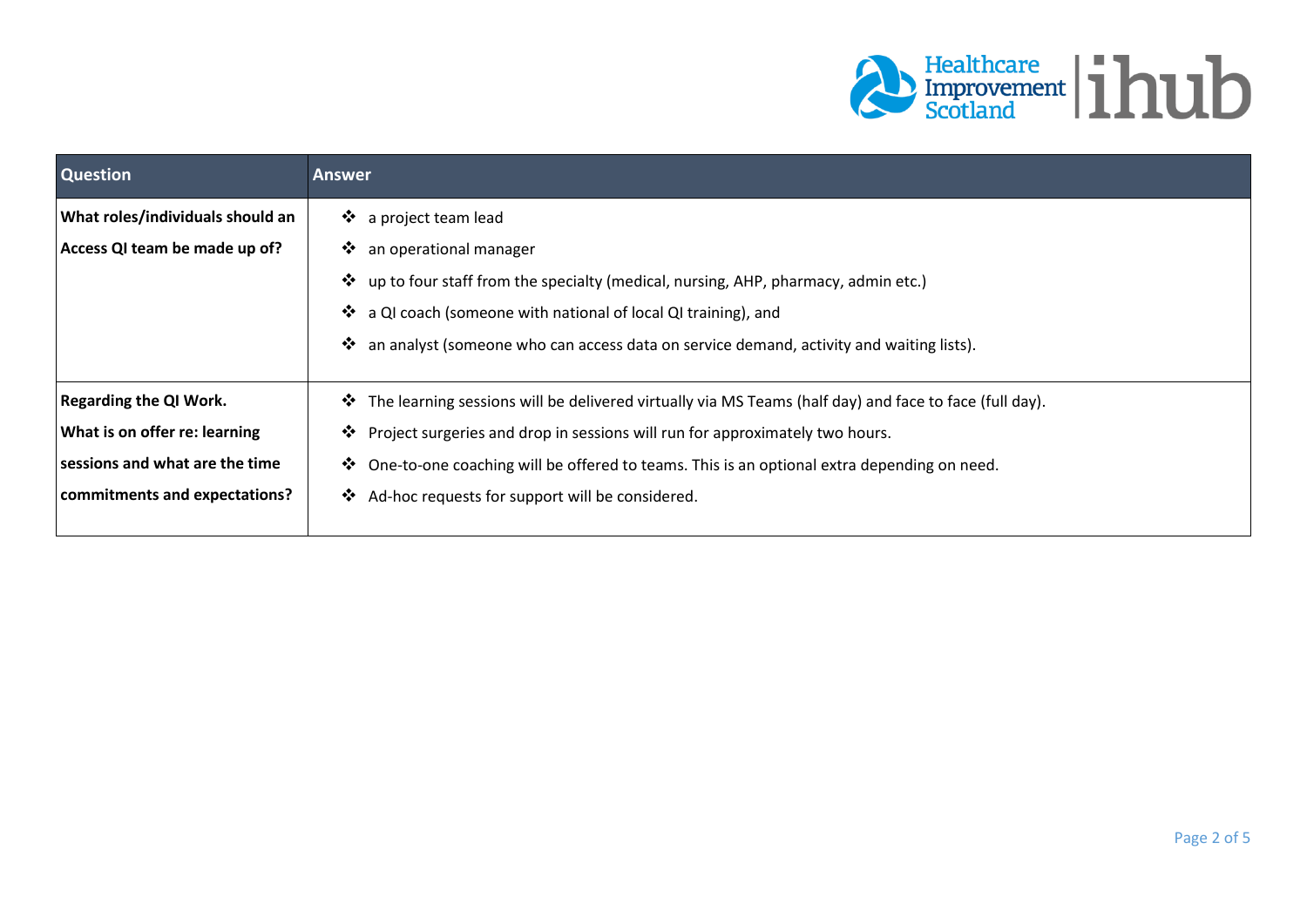

| <b>Question</b>                     | <b>Answer</b>                                                                                                                    |
|-------------------------------------|----------------------------------------------------------------------------------------------------------------------------------|
| As a QI coach, what additional      | • QI coaches will gain access to training and support that will deepen their skills, knowledge and confidence to provide         |
| learning will I get from being part | improvement coaching support to Access QI teams.                                                                                 |
| of the collaborative?               | Understand Patient Flow and Demand, Capacity, Activity and Queue analysis.                                                       |
|                                     | Understand how project management principles and tools support the delivery of improvement<br>$\ddot{\cdot}$                     |
|                                     | projects.                                                                                                                        |
|                                     | Understand and apply core skills, models and values necessary for individual Improvement<br>❖                                    |
|                                     | Coaching.                                                                                                                        |
|                                     | Understand and apply core skills, models and values necessary for team Improvement Coaching.<br>❖                                |
|                                     | Analyse roadblocks to improvement coaching applying strategies to reduce impact of them. Apply effective dialogue to<br>❖        |
|                                     | manage team dynamics within improvement teams.                                                                                   |
| As an analyst, what additional      | * Analysts will gain access to training and support that will deepen their skills, knowledge and confidence to support Access QI |
| learning will I get from being part | teams.                                                                                                                           |
| of the collaborative?               | Understand the role of the Analyst in Access QI, to support teams with analytical requirements.<br>❖                             |
|                                     | Understand the key concepts in Access, focusing on Demand, Capacity, Activity and Queue.<br>$\ddot{\bullet}$                     |
|                                     | Understand ways to support Access QI teams through the improvement journey, in particular the production of a<br>❖               |
|                                     | measurement plan. Understand how funnel plots and run/SPC charts work, and are able to produce, interpret and                    |
|                                     | communicate said charts from suitable datasets.                                                                                  |
|                                     |                                                                                                                                  |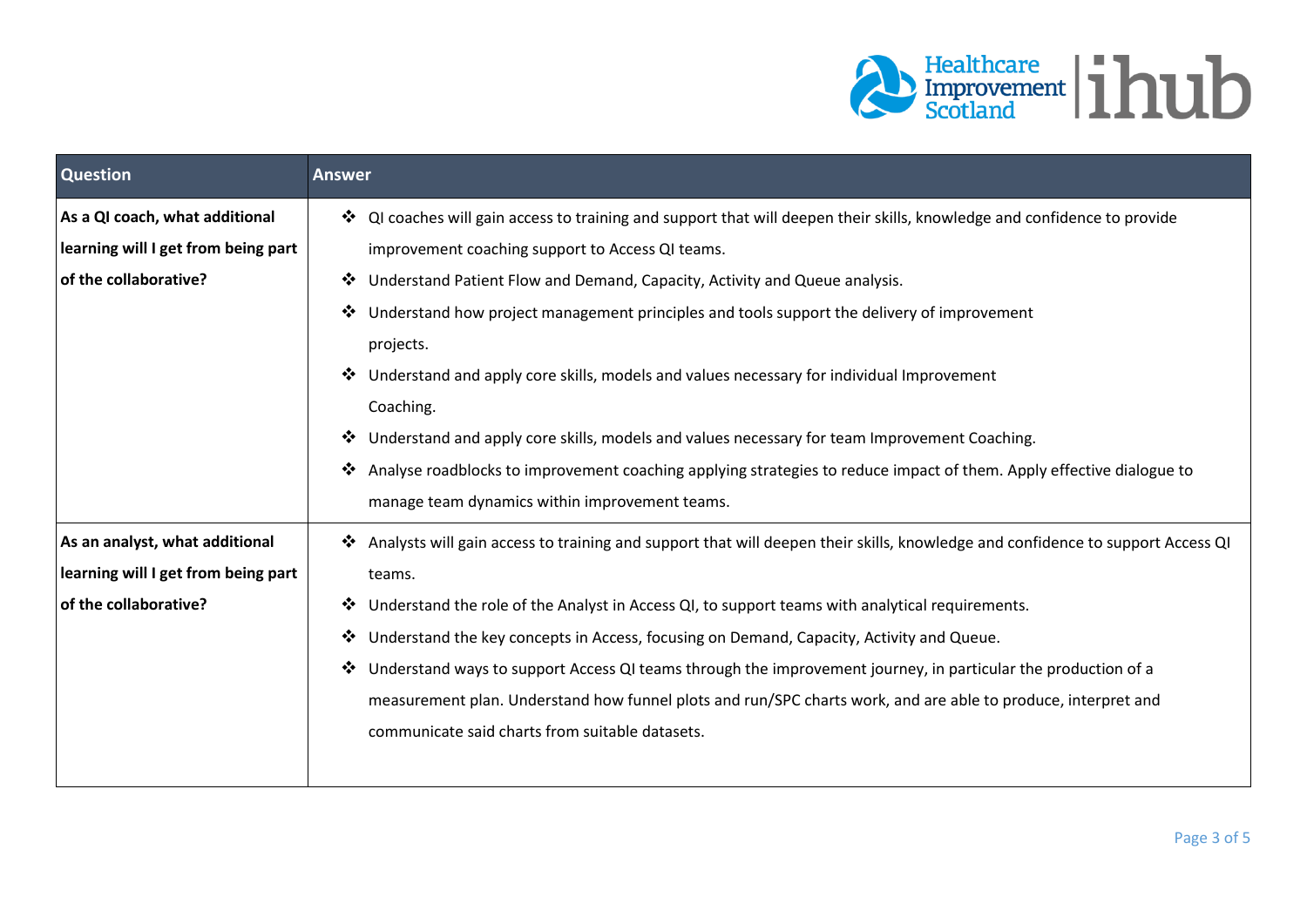

| <b>Question</b>                        | <b>Answer</b>                                                                                                                                                       |
|----------------------------------------|---------------------------------------------------------------------------------------------------------------------------------------------------------------------|
| What if we are already involved in     | Part of application form asks what other work you are involved in with Healthcare Improvement Scotland to help inform                                               |
| other work with HIS e.g. Value         | discussions between the other programmes. This will be factored into our final decision.                                                                            |
| <b>Management Collaborative?</b>       | The team would have to consider if the programme they are currently involved in can be aligned to Access QI and its aim.<br>$\ddot{\bullet}$                        |
| Do we need approval from a<br>manager? | To submit your application, you need to first get approval from your NHS board to participate (QI lead and the lead for waiting<br>❖<br>times performance).         |
|                                        | As well as permission, each application must be signed off by the QI lead for the board as well as the board lead for waiting<br>$\mathbf{v}$<br>times performance. |
| Are there any fees associated with     | There is no cost to join the Access QI collaborative.<br>❖                                                                                                          |
| the programme?                         | All travel costs by the team to and from any in person events must be covered by the NHS board.<br>❖                                                                |
|                                        | Overnight accommodation will be available to any person travelling to an in person event where travel to and from the venue<br>$\mathbf{v}$<br>exceeds two hours.   |
| What can I do if I am struggling to    | * If you are keen to be involved in the next phase of Access QI but you are struggling to identify a QI coach and/or Analyst                                        |
| identify a QI Coach or Analyst?        | please email the team on his.accessqi@nhs.scot. We cannot guarantee that we will be able to resolve this issue, however we                                          |
|                                        | will work with you and the board to assist in any way we are able.                                                                                                  |